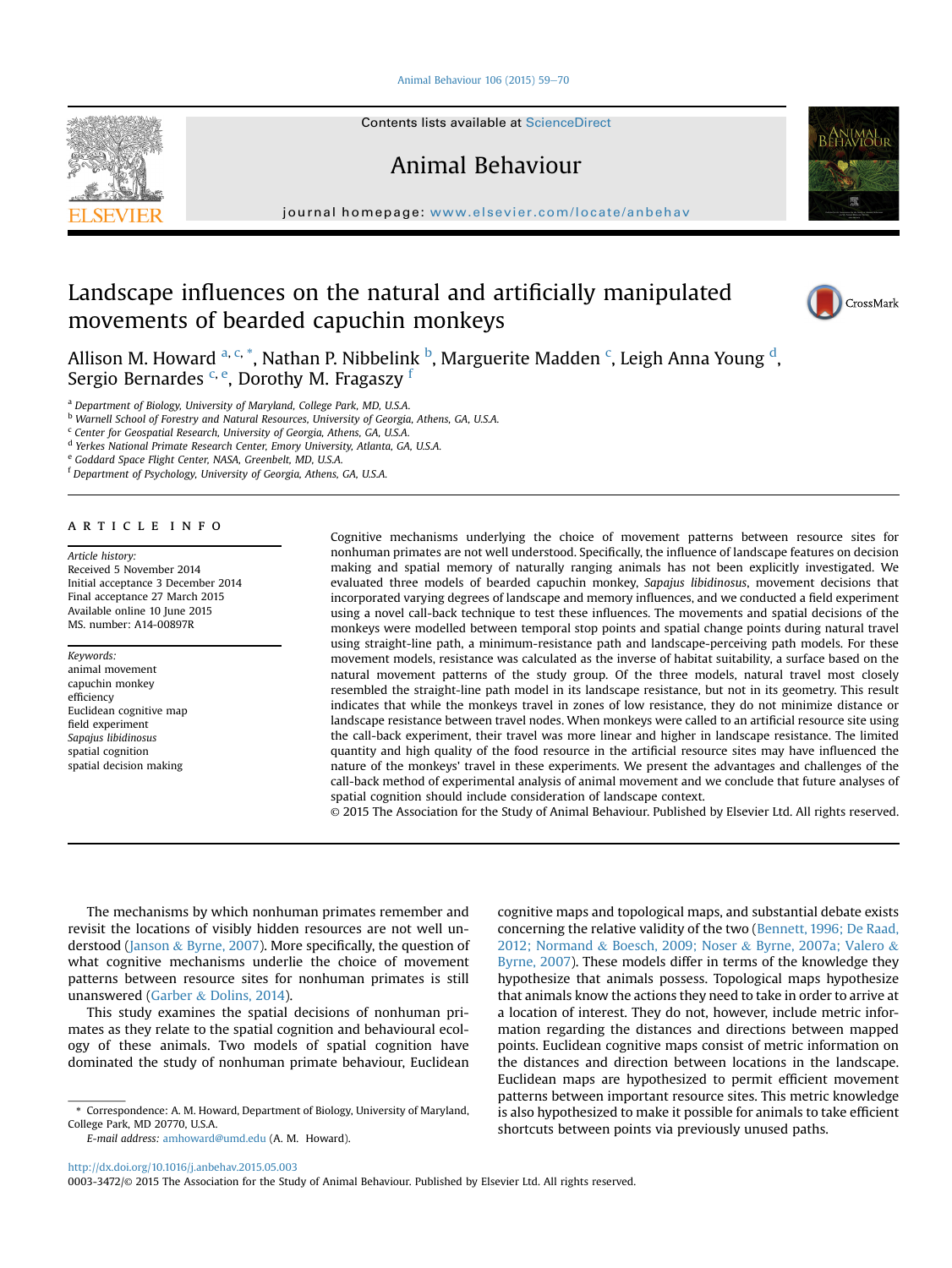These two central hypotheses in the field of primate spatial cognition, the topological map and the Euclidean cognitive map, both rely upon the idea of movement efficiency. An animal that has metric knowledge of the distances and directions between locations in the landscape is expected to choose its movements efficiently based on this knowledge. Likewise, animals using a topological map are expected to repeat travel segments again and again, and these segments may have developed because they are the most efficient way of travelling between two points in the environment [\(Di Fiore](#page-11-0) & [Suarez, 2007\)](#page-11-0). Certainly then, it would be useful for understanding primate spatial cognition to define travel efficiency operationally in a way that reflects the ecological variables to which these animals are sensitive when choosing their paths.

Since travel distance is related to energy expenditure and travel time, we might expect that a relevant measure of travel efficiency would be distance, and that efficient travel choices would incorporate a distance-minimizing strategy. Indeed, many studies have based their evaluations of animals' spatial knowledge on the degree to which an animal's path is linear or sinuous ([Cunningham](#page-11-0)  $\&$ [Janson, 2007; Janson, 1998; Noser](#page-11-0) & [Byrne, 2007b; Pochron,](#page-11-0) [2001; Presotto](#page-11-0) & [Izar, 2010; Valero](#page-11-0) & [Byrne, 2007\)](#page-11-0). In addition, nonhuman primates have been reported to travel in linear segments between resource sites, leading researchers to believe they might possess spatial knowledge of the locations of important places in their home range [\(Di Fiore](#page-11-0) & [Suarez, 2007; Janson, 1998;](#page-11-0) [Noser](#page-11-0) & [Byrne, 2007a; Pochron, 2001\)](#page-11-0).

However, in a heterogeneous landscape, topographic features are likely to impact the costs of travel chosen by animals [\(Janson](#page-11-0)  $\&$ [Byrne, 2007\)](#page-11-0), and we might expect animals to be sensitive to the landscape effects of their travel choices. Landscape variables may mean that travel in a straight line is not the most efficient in terms of energy expenditure, predator avoidance or maximizing use of preferred habitats. Thus, a measure of travel efficiency that takes landscape features into account may be crucial to the interpretation and prediction of travel of animals in heterogeneous landscapes. Many studies investigating the paths of nonhuman primates in natural environments have not taken into account landscape features underlying these paths (but see [Sprague, 2000,](#page-11-0) for an analysis of topographic effects on macaque travel).

Not only is it unclear to what extent landscape features play a role in the spatial decision making of nonhuman primates, we also do not know the extent to which landscape features are incorporated into an animal's spatial memory of its home range. Studies of spatial memory in nonhuman primates living in natural environments have largely been limited to memory for resource sites (e.g. [Janson, 1998, 2007; Joly](#page-11-0) & [Zimmermann, 2011\)](#page-11-0) and memory for landscapes has been ignored. To what extent do the landscape features beyond an animal's immediate surroundings factor into their spatial decision making? Do only the landscape features immediately surrounding the animal impact its decisions, or do landscape features further afield also have an impact? Previous implementations of Euclidean cognitive mapping models have presumed that, should an animal possess metric knowledge of the location of a travel goal, they will minimize Euclidean travel distance to arrive at the goal (e.g. [Bonnell et al., 2013](#page-11-0)). In the present study, we modelled efficient movement choices using landscapeand distance-based currencies.

Our study aimed to evaluate the extent to which landscape variables influence the spatial decisions of bearded capuchin monkeys, Sapajus libidinosus, in a heterogeneous landscape. We developed and, through comparisons to actual movement observations, tested a series of models of route choice that varied in the extent to which landscape variables determined their structure. We tested a minimum-resistance path model, which considers landscape resistance as well as distance, and executes an ideal path based on comprehensive spatial knowledge of the landscape between the animal and its goal. We also developed a landscapeperceiving model, which presumes that the animal is drawn in the direction of the goal but does not use comprehensive knowledge of the landscape features beyond its immediate surroundings to make its movement decisions. Finally, we tested a straight-line path model, evaluating the resistances and distances of straightline travel. Our evaluation of the landscape's impacts on capuchins' travel choices does not distinguish between the Euclidean cognitive map and a habitual route network indicating use of a topological map. Indeed, efficient travel choices incorporating landscape features may be indicative of either cognitive strategy. Instead, we focus on refining the manner in which movement efficiency is evaluated and the role of landscape and linearity in travel choices.

Field experiments afford researchers greater control and ecological validity than observation or laboratory experimentation alone ([Janson, 2012\)](#page-11-0). [Janson \(1998\)](#page-11-0) showed that capuchin monkeys, Sapajus nigritus (formerly Cebus apella) move towards feeding platforms using straight-line travel from farther distances than predicted by any random models of search. [Janson \(2007\)](#page-11-0) also used field experiments to demonstrate that these monkeys prefer nearby resources over resources farther away and that they appear to consider their entire foraging path in their decisions to travel to the farther platform. To understand how goal-directed travel is impacted by landscape variables, we conducted experiments in which we manipulated the travel goals of our study group by training them to respond to an auditory cue signifying the presence of a high-value provisioned food item. Comparing the natural movement patterns of capuchin monkeys to their movement patterns during the experimental trials allowed us to evaluate the impact of landscape variables on spatial decisions when the travel goal was a high-value, low-abundance ephemeral resource.

#### **METHODS**

## Movement Observations

The subjects of this study were a group of bearded capuchin monkeys in northeastern Brazil (Piauí state). Observations of the monkeys' naturally occurring routes were conducted during the months of May, June and July of 2013 ( $N = 27$  days;  $N = 8611$ points). Data collection consisted of following a randomly chosen, adult focal animal in the group ( $N = 8$  adults) and recording its location and activity for approximately 9.5 h each day. The capuchin monkeys in this study were habituated to human presence and their behaviour was not apparently altered by our presence. Geographical coordinates of the focal individual's location were recorded using a first-generation iPad © tablet computer with GPS (model MC497LL), Avenza PDF Maps application and a GeoPDF of a pan-sharpened WorldView-2 satellite image (50 cm spatial resolution) of the study area loaded to the application (image acquired September 2011) (DigitalGlobe, 2011). Location of the focal animal was recorded semicontinuously as a set of points with the maximum possible spatial and temporal resolution, limited by the spatial resolution of the satellite image (50 cm pixels) and the response time of the human observer. Each time the focal individual changed its location or its activity, this change in state was recorded by the observer. This technique allows the observer to record changes in location at a minimum spatial resolution several times more coarse than the spatial resolution of the satellite image (due to the number of pixels required for landscape feature detection in the field), and at a temporal resolution of approximately 20 s per observation. In practice, the mean point-to-point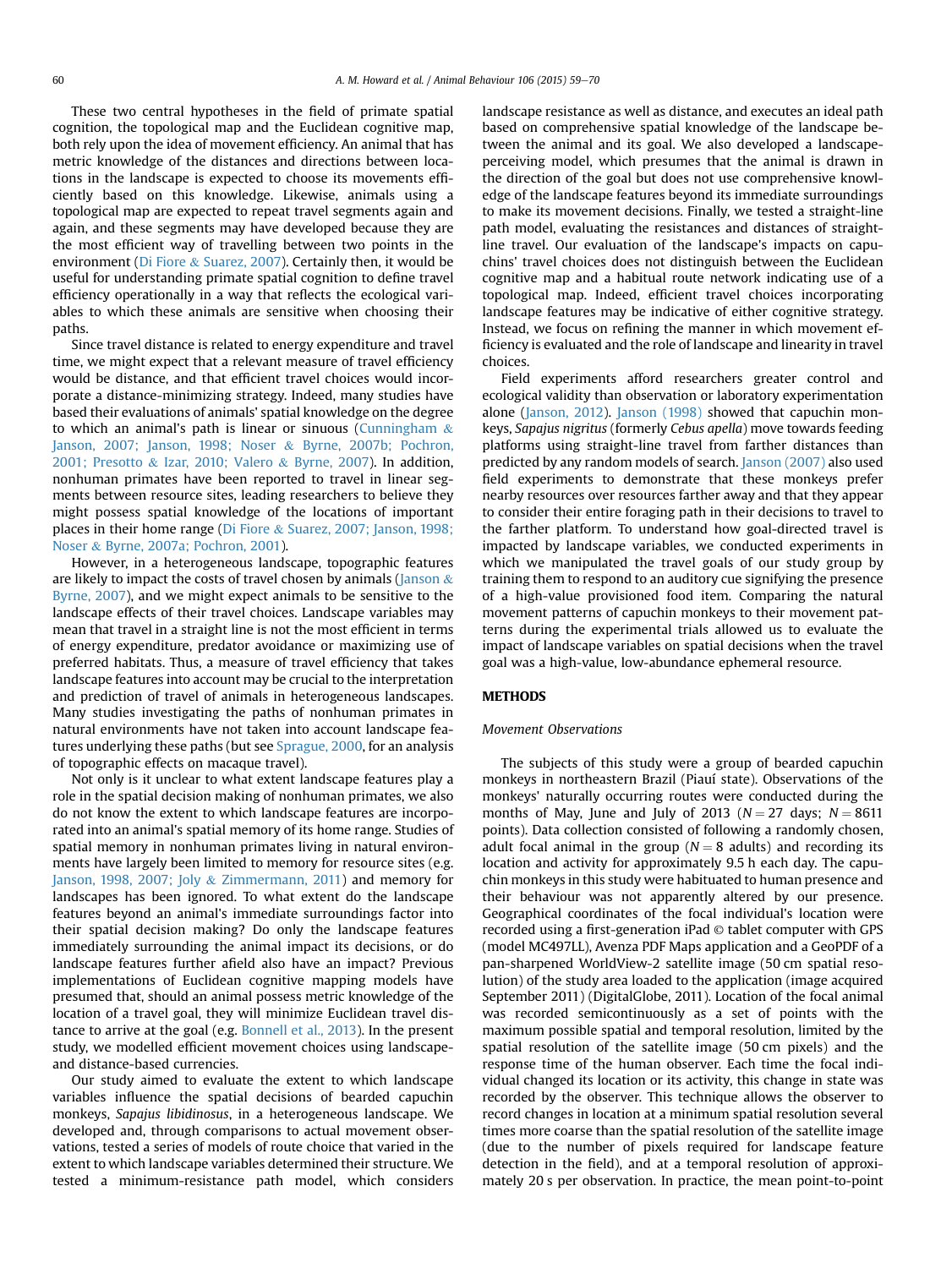time interval between observation points was 80 s ( $\sigma$  = 256 s). The mean distance between observation points was 5.8 m ( $\sigma$  = 19.2 m). When we excluded point intervals where the focal individual went out of sight, the mean time between point observations was 66 s  $(\sigma = 179 \text{ s})$  and the mean distance between point observations was 4.9 m ( $\sigma$  = 6.0 m). Capuchin monkeys in our study site move through the tree canopy along discontinuous branches as well as on the ground [\(Biondi, Wright, Fragaszy,](#page-11-0) & [Izar, 2011\)](#page-11-0). Compared to the technique of using a hand-held GPS unit and estimating distance and direction between the observer and the focal individual, this method allowed for more controlled observations of location when the observer was at a distance from the focal monkey. To measure the inherent spatial accuracy of the iPad GPS device, 21 landmarks visible on the satellite image were selected and visited by experimenters, and the distance between the GPS reported location and the landmark on the image was recorded. The average  $\pm$  SD error of GPS device was  $11.71 \pm 6.33$  m (range  $1.35-29.70$  m). This accuracy is similar to that of GPS hand units commonly used in field research (e.g. Garmin eTrex®, positional accuracy within 15 m, 95% of the time ([Garmin International, n.d.\)](#page-11-0)).

Of all the naturally occurring daily paths we observed, 15% (4 days) were set aside for in-depth analysis and modelling of capuchin spatial decision making. These 4 days were excluded from the construction of the habitat suitability and resistance model described below.

#### Segmentation of Movement

We assumed that the movement paths of focal animals in this study consisted of a number of intermediate goals between the start and end of each day, since spatial analyses of movement from the start and end points do not adequately represent movement complexity [\(Howard, Bernardes,](#page-11-0) & [Presotto, 2011](#page-11-0)). We therefore conducted movement analysis between travel nodes, defined both temporally and spatially, since locations where animals change direction or stop to forage may be considered travel goals [\(Janson](#page-11-0)  $\&$ [Byrne, 2007](#page-11-0)). This division of paths into segments is a common technique (e.g. [Di Fiore](#page-11-0) & [Suarez, 2007; Janson, 2007; Normand](#page-11-0) & [Boesch, 2009](#page-11-0)), however, we acknowledge that measures of sinuosity and resistance reported here are only valid per segment, not for daily paths. We used the change point test [\(Byrne, Noser, Bates,](#page-11-0)  $&$  [Jupp, 2009](#page-11-0)) to evaluate the focal individual's travel for points of directional change within a specified backward-looking window (*q*). We ran variants of the test for  $q = 1$  through  $q = 10$  for the four naturally observed paths evaluated in this study using an alpha level of  $P < 0.01$  and chose  $q = 5$  since this value maximized the number of change points detected for each day's path while also failing to 'overshoot the change point' [\(Byrne et al., 2009\)](#page-11-0).

In addition to analysing spatial segments of the capuchins' travel paths, we analysed the temporal segments of their travel. The amount of elapsed time that focal individuals spent at each point was calculated for all 27 observation days in this study. Previous studies have divided travel by temporal criteria, defining stop points as locations where the animals remained for 4 min or longer (spider monkeys, Ateles geoffroyi yucatanensis: [Valero](#page-11-0) & [Byrne,](#page-11-0) [2007\)](#page-11-0), 10 min or longer (black capuchin monkeys, Sapajus nigritus: [Presotto](#page-11-0) & [Izar, 2010\)](#page-11-0), or 20 min or longer (chimpanzees, Pan troglodytes schweinfurthii: [Bates](#page-10-0) & [Byrne, 2009](#page-10-0)). We chose the criterion for defining a stop point as a function of the distribution of elapsed times that the study group spent in any given location, using the 99th percentile of all elapsed times spent in a single location (Fig. 1). The mean  $\pm$  SD elapsed time at a single location was  $0.97 \pm 1.90$  min. The spatial distribution of stop points and change points along the four daily paths analysed in this study are shown in [Fig. 2](#page-3-0).

Figure 1. Distribution of elapsed time at observation points; vertical line indicates the 99th percentile of elapsed time (8.01 min).

## Habitat Suitability and Resistance Model

To model the monkeys' movement in response to landscape features, we interpreted the landscape of their home range from satellite imagery and joined these data with point data on the monkeys' patterns of movement. From the point data and environmental layers, we generated a model in MaxEnt, a software package that utilizes the concept of maximum entropy to generate logistic values representing habitat suitability [\(Phillips](#page-11-0) & [Dudík,](#page-11-0) [2008\)](#page-11-0). In short, MaxEnt estimates the probability distribution of suitability over the landscape as constrained by its environmental features. The model in this study extrapolates habitat suitability for movement over the extent of the modelled space, not just to the locations where monkeys were observed to move. Here the modelled space was a bounding rectangle around the movement observation points, such that the suitability model represented habitat suitability within the monkeys' home range. Inherently, modelling within the monkeys' home range means that the results of this particular model should not immediately be extrapolated outside of our study area, and are most applicable to the familiar area of the monkeys' home range. However, the model does not represent visited areas as more suitable than areas of the same landscape characteristics that we did not observe the monkeys to visit. In this way, the model does not represent landscape familiarity, but rather suitability. To demonstrate this, we tested two variants of the final MaxEnt model: a model excluding points found in locations of intense movement activity (the 50% isopleth from a kernel density estimation) and a model created from points exclusively found within those intense movement locations. These two models were not found to differ significantly from one another using a measure of niche similarity ( $I = 0.85$ ), which ranges from 0, where niches show no overlap, to 1, where niches are identical in their suitability [\(Warren, Glor,](#page-11-0) & [Turelli, 2010\)](#page-11-0). This result indicates that our MaxEnt model represents niche suitability consistently throughout the monkeys' home range, not as a function of intensity of use or familiarity.

From the 8611 observation points obtained from focal animal follows, 20% were set aside for model testing. We used the corrected Akaike's information criterion (AICc) and the area under the curve (AUC) to evaluate model fit. Model testing used the method of

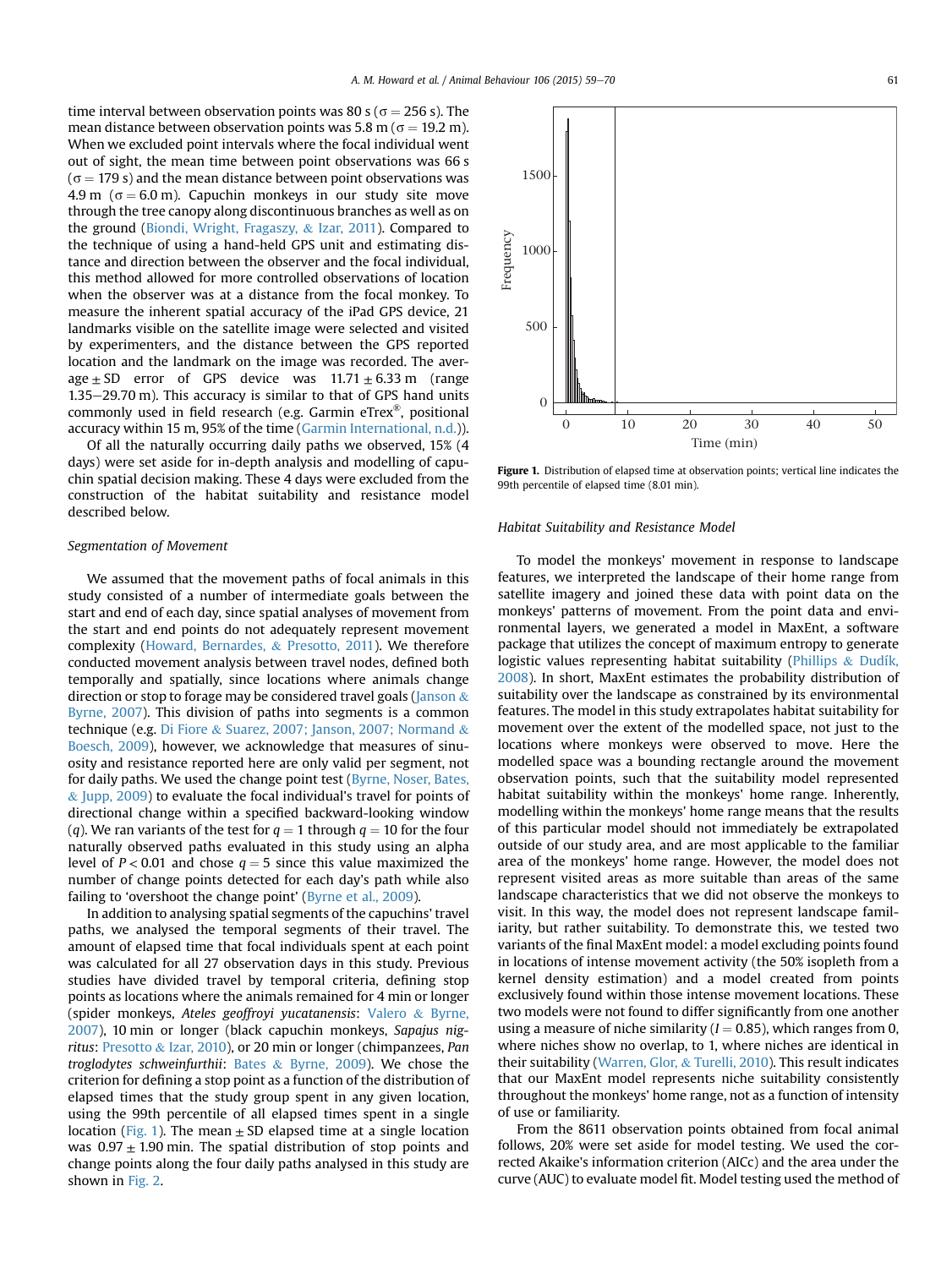<span id="page-3-0"></span>

Figure 2. Change points (green) detected for naturally observed travel on 16 May, 21 May, 13 June and 17 July ( $q = 5$ ), stop points (red), and points designated as both stop and change points (blue). Gaps in the movement paths indicate periods of rapid movement in which observations were more difficult to obtain.

reducing environmental covariates by excluding correlated covariates as well as excluding covariates that contributed little to model fit (see [Howard et al., 2012\)](#page-11-0). Environmental covariates of the final model were distance to steep ridges, distance to roads, distance to areas of human influence, land cover class, elevation, normalized difference vegetation index, and fractional cover of shadow (i.e. areas near steep ridges or in dense vegetation cover; for further information on the derivation of these landscape data, see [Howard, 2014](#page-11-0)). The final model also used a subset of the original observation points with a minimum distance of 25 m between points, which functioned to remove clusters of observation points (for further details regarding model specification and the selection of a minimum distance between points, see Supplementary Material). We used the inverse of these values  $(=1/logistic \text{ model})$ output) as a layer of landscape resistance to movement. In this way, the landscape preferences of the capuchin monkeys in this study were represented continuously across their home range. This resistance surface represents the aversion the monkeys demonstrated to moving through a particular pixel based on its landscape features alone. The resistance may be based on a number of biological factors relevant to the lives of the monkeys. For example, moving across steep ridges may represent a prohibitive physiological cost, or, in some extreme cases, movement may be a physical impossibility. However, resistance also captures more subtle aversions to movement through habitats that may be based on exposure to predation risk or low resource densities. Importantly, this technique determines resistance to movement through a mathematical representation of the preferences of our study animal during the period of observation, rather than through subjective estimates of suitability. This method addresses recently published concerns with generating path models based on resistance layers constructed from expert opinion ([Sawyer, Epps,](#page-11-0) & [Brashares, 2011\)](#page-11-0). The inverse of the final MaxEnt model represented areas of steep ridges, bare soil and wetland areas with standing water as highly resistant to capuchin movement.

## Movement Models

We developed three models of capuchin route choice to test the extent to which capuchin monkeys use landscape features and memory in their movement decisions: the straight-line path model, the minimum-resistance path model and the landscape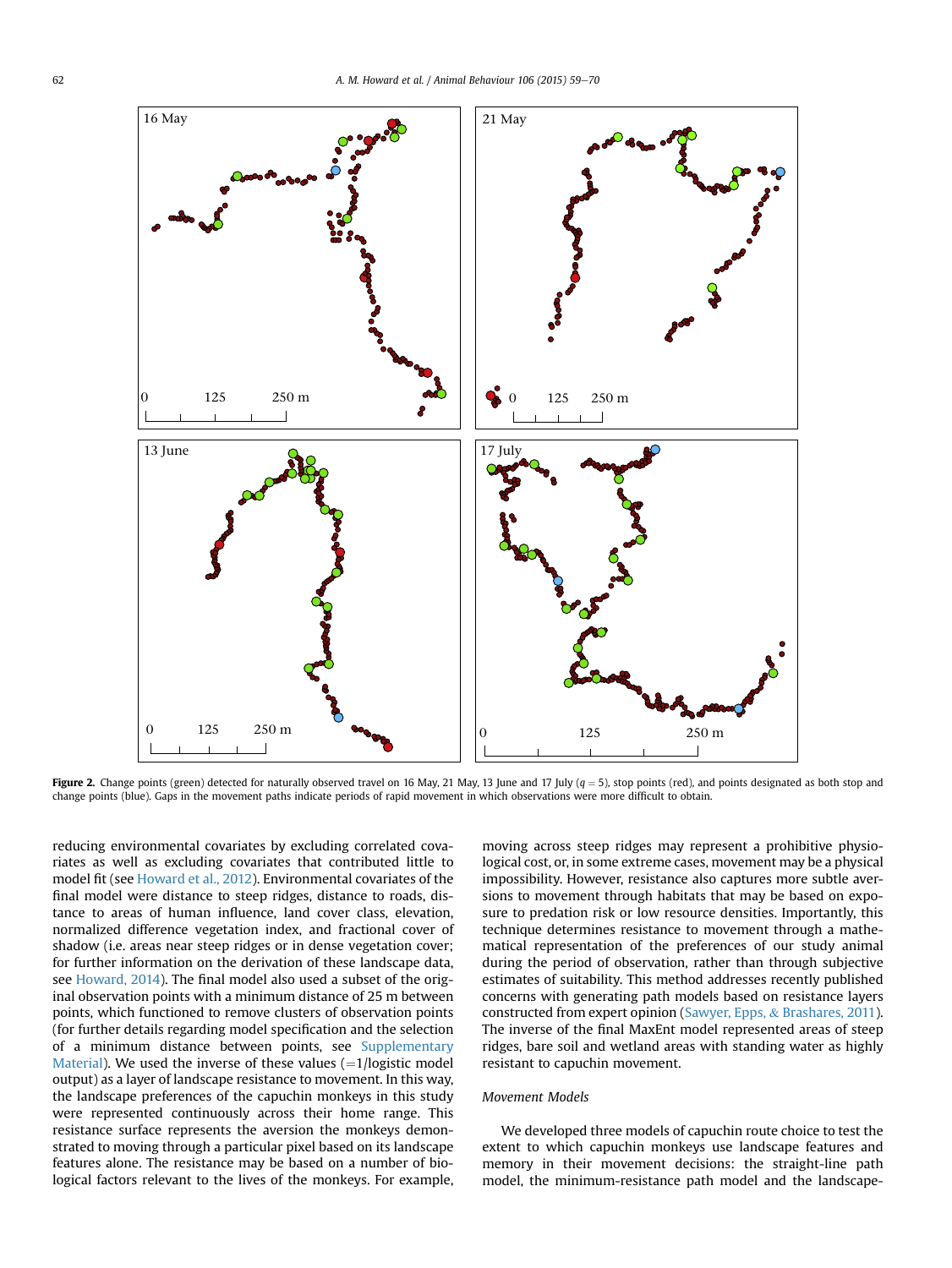perceiving path model. In the models incorporating landscape (minimum-resistance path model and landscape-perceiving path model), the basis for the incorporation of landscape features was the MaxEnt model described above. The spatial resolution of this model was a 2 m pixel, and landscape features smaller than this resolution were not differentiated by our models.

The straight-line path model consisted of straight lines connecting the beginning and end points of each segment and draped over the landscape features. These straight-line paths were generated in ArcGIS first as polylines, then converted to raster, and finally converted from raster to points. We extracted resistance values from the inverse MaxEnt resistance layer to the points that made up the straight-line path, and calculated mean resistance values, total cumulative resistance values and resistance per metre (resistance/ m) values for each straight-line path segment. The sinuosity (a ratio of the modelled distance to the straight-line distance) of the straight-line path model was inherently 1 for every straight-line segment. An animal whose path resembles the straight-line path model uses a distance-minimizing strategy and a spatial memory of the location of the goal. It does not consider landscape features in its immediate surroundings, nor does it use spatial memory of landscape features to choose a path.

The minimum-resistance path model is the path of least landscape resistance between the start and end points of each observed travel segment. This model was generated using the Cost Distance Tool in ArcGIS 10.1 and functions by assigning cost values to pixels based on a user-defined cost layer (in this case, the inverse habitat suitability model) and iteratively connecting the start point to subsequently more distant pixels via the least cost sequence of connecting pixels. The final cost raster represents the cost of the pixel and its distance from the start point via a least cost set of connecting pixels. The formula used by ArcGIS to calculate the relationship between cost and distance for two adjacent pixels is:

$$
a1 = \frac{(\text{cost1} + \text{cost2})}{2}
$$

where a1 represents the total cost to travel between pixel 1 and cell 2, cost1 represents the cost value of pixel 1, and cost2 represents the cost value of pixel 2. In the case of two diagonally connected pixels, ArcGIS accounts for the larger distance ( $\sqrt{2}$ ) between them to calculate the relationship between cost and distance as follows:

$$
a1 = \frac{1.4142 (cost1 + cost2)}{2}
$$

The minimum cumulative resistance path was calculated between the start and end points of each segment for each of the 4 days. In terms of behaviour, the minimum cumulative resistance path is the path by which the travelling animal would maximize its use of spaces containing suitable landscape features while travelling between the start and end points of that segment. This movement model requires spatial memory of the distance and direction of the goal location as well as spatial memory for the landscape features of the animal's home range. An animal whose path resembles the minimum-resistance path model uses a distance-minimizing and landscape-maximizing strategy and spatial memory of the location of the goal and the location of landscape features in making its spatial decisions. If the start point of the segment marks a change in the animal's travel goal and the end point of the segment marks its new putative goal, then we may expect a travelling animal to minimize its use of undesirable habitats and maximize its use of desirable spaces between these two points if it has complete memory of the landscape features of its home range and knowledge of the distance and direction to its goal location.

The landscape-perceiving model of travel was developed using the NetLogo modelling environment (v.5.0.4), a program for simulating natural and social phenomena. This model was tested using independent reimplementation of submodels as recommended by [Railsback and Grimm \(2012\)](#page-11-0). A modelled monkey was programmed to travel between user-defined start and end points across a cost-distance surface specific to the location of its goal. The code for this model and a description of the model recommended by [Grimm et al. \(2010\)](#page-11-0) are included as Supplementary Material. The cost-distance surface across which the modelled monkey moved was derived from the previously described ArcGIS cost-distance analysis. The cost-distance surface used in each model run was specific to the location of the monkey's goal for that travel segment. The modelled monkey travelled from its current pixel to the neighbouring pixel of minimum cost distance (considering its eight neighbours), repeating this process until arriving at the location of the goal. In contrast to the minimumresistance path model, the landscape-perceiving model considered only the environment immediately surrounding the monkey for each movement step. An animal whose path resembles the landscape-perceiving model uses a distance-minimizing and landscape-maximizing strategy and spatial memory of the location of the goal in making its spatial decisions. This animal does not use spatial memory of landscape features in making spatial decisions, although landscape features in its immediate surroundings influence its movement patterns.

## Comparing Movement Models and Actual Travel

The three methods for modelling capuchin movement generated paths of differing geometry types in the geographical information systems software packages in which they were developed. To maintain consistency in the spatial resolution of our modelling and to compare the resistances of model results across categories, all models were submitted to a series of conversions prior to comparing their resistance parameters. Points were converted to the polyline file type, which was then converted to raster format, and then back to points again. This resulted in every pixel underlying the capuchins' paths being sampled at an equal rate, and no model of equal metric length would have a much larger number of samples (i.e. pixels) than any other model. Model outputs ranged from point to polyline to raster. The geometry conversion of each model proceeded along the same sequence, beginning with the first geometry type yielded by the model. The sinuosity of paths was calculated at the stage of the polyline geometry.

Cost-distance rasters with origins at the beginning and end of each path segment were combined using corridor analysis in Arc-GIS. This sum of the cost-distance rasters identifies the least possible cumulative cost for a path travelling (independent of travel direction) between two cells that intersects the cell in question ([ESRI, 2013\)](#page-11-0). Pixels far from both the beginning and end points of each segment generally have high cumulative resistance values since travelling from the segment's start to the segment's end by way of that distant pixel would usually impose more cumulative resistance than travelling between those two points by way of pixels near the start and/or end points. The corridor raster also identifies areas of particularly high environmental resistance based on the landscape features of the pixel. The function of the corridor image was to compare the resistance values of the monkeys' actual travel to other low-resistance paths between the start and end points of each segment. Using the corridor image for each travel segment, we calculated a percentile for the cumulative resistance values of the monkeys' actual paths and of their modelled paths (i.e. the minimum-resistance path, the straight-line path and the landscape-perceiving path). This percentile is a measure of how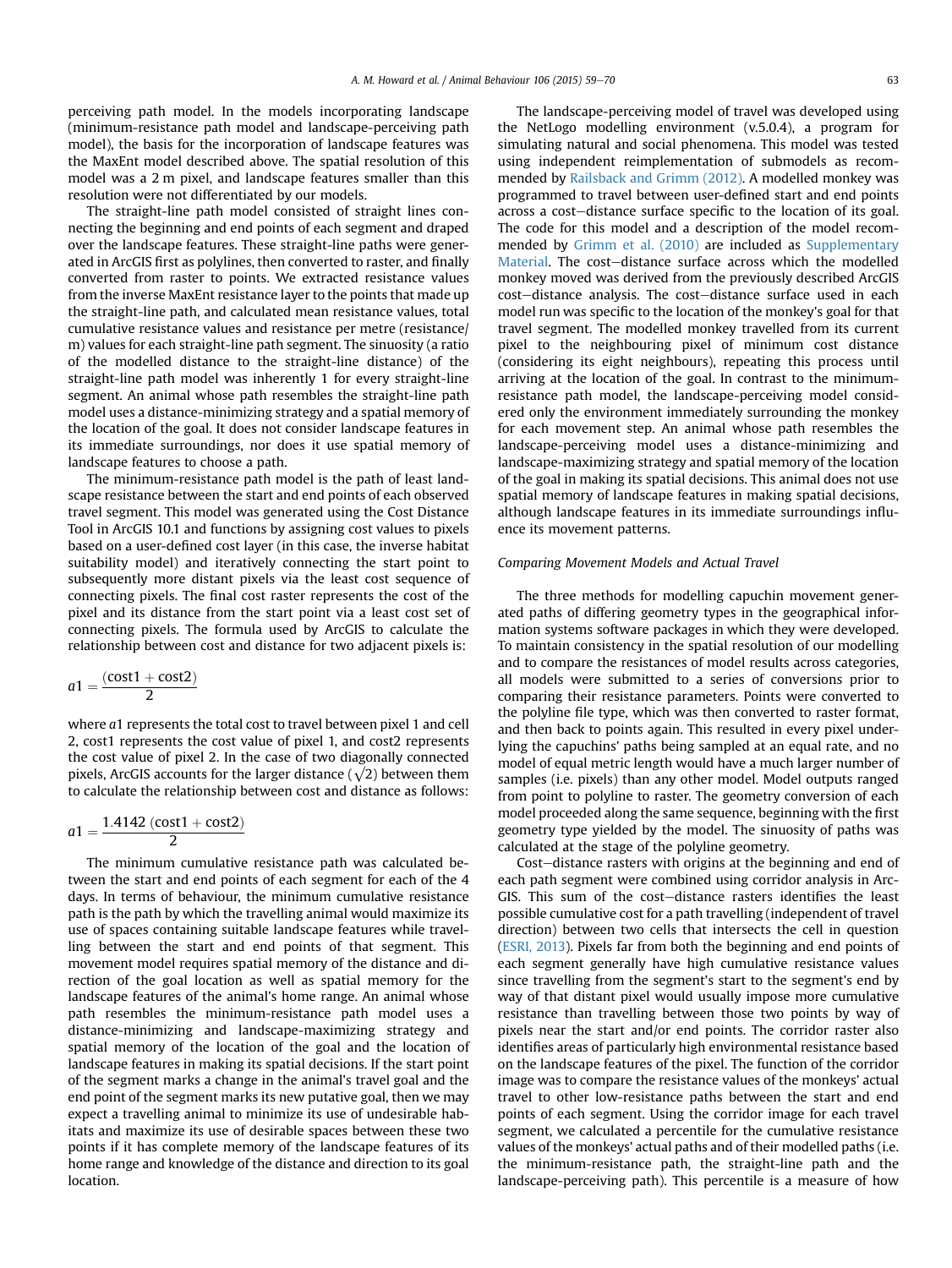closely the monkeys follow their own habitat preferences in each pixel of the modelled and actual paths. Comparing the resistance values of these paths to the resistance values of the pixels of the entire resistance raster (6 km<sup>2</sup>) would have skewed our analysis of the monkeys' choices as having been in the most efficient percentile of possible resistance values compared to other pixels of the image. While this comparison may be accurate, it is a logical fallacy to compare actual travel segments to theoretical travel segments between points A and B, which would include pixels that lie kilometres away from either A or B. To avoid this problem, buffers were generated around each travel segment within which the resistance values of the pixels were compared. All the segment points were buffered by a distance equal to the actual distance travelled by the monkeys in the segment in question, and the buffers around each point were merged into a single polygon for each travel segment. The cumulative resistance values of each pixel in the corridor clip were rank ordered. For the segments of travel in which the monkeys actually travelled, we calculated the percentage rank of the mean corridor value from the distribution of possible values within the corridor clip.

#### Experimental Analysis of Route Choice

For the experimental analysis of capuchin monkey route choice, the monkeys in our study group were trained on a unique auditory cue indicating that a rare, high-value food item (i.e. diced bananas) would be distributed near the source of the auditory cue. The auditory cue consisted of an iPhone © "Marimba" ring tone amplified using a megaphone (Pyle Pro ©, 50 W, model PMP53IN) and played on repeat. The advertised projection range of this device is up to 1 mile (1.6 km), and the ring tone was confirmed in the field to be audible up to at least 600 m, despite geomorphological barriers of the landscape (e.g. steep ridges). The ring tone was played for the duration of each testing session (i.e. from the initiation of the session until the focal animal retrieved the food), during which approximately 500 g of diced bananas were scattered over an area of approximately 100  $m<sup>2</sup>$  by a human experimenter. Food dispersal began at the precise moment the tone was played. Prior to test, the monkeys in the study group were trained to associate the auditory cue with the dispersal of diced bananas in 10 training sessions. These training sessions occurred in an outdoor laboratory area, 30 m in diameter, in which the animals had been previously provisioned with nuts, corn, fruits and water. During the dry season, this outdoor laboratory is frequently visited by the study group, from approximately once daily to once weekly. It lies adjacent to a vertical ridge 415 m tall. The training sessions occurred when the majority of the group was present in the outdoor laboratory area. The tone was played from the centre of the outdoor laboratory and the food was distributed from the same location as it was in testing. The tone and food distribution continued until there was no food remaining. Training sessions (and subsequent experimental trials) resulted in some, but not all, members of the group receiving diced bananas. The alpha male, the alpha female and juveniles appeared to retrieve the largest proportion of the provisioned food with certain other adult individuals (male and female) competing for food as well. Contest and scramble competition were evident as the food was dispersed evenly although over a space small enough that some individuals displaced others from small patches of the provisioned food. Refresher training sessions were also conducted on four occasions when the group had not visited the outdoor laboratory for three or more consecutive days and testing was planned for the following day.

Initially, testing sessions were carried out near the outdoor laboratory immediately after the group left the area of their own volition. In these trials, an experimenter stayed in the outdoor laboratory area as the study group left the area. A human observer followed a focal individual away from the outdoor laboratory and, upon travelling  $100-200$  m from the outdoor laboratory, the observer communicated with the experimenter at the laboratory using hand-held, two-way radios. The experimenter then initiated playback of the auditory cue. Distribution of diced bananas began when the first monkey of the group arrived in view of the laboratory area. During the playback of the auditory cue, the observer followed the focal individual's movements. In early testing trials, the alpha male was chosen as the focal individual to be observed. Experience showed that, in experiments near the outdoor laboratory, the speed with which this male moved through the forest to reach the auditory cue was too fast for a human observer to follow consistently. Other group members, although they moved towards the auditory cue, did so at a speed that allowed the human observer to record their location consistently and update it as the individual moved. Trials were terminated when the focal individual arrived at the site of the auditory cue, or after a minimum period of 10 min in which the focal individual did not move towards the auditory cue.

After calling the animals back to the outdoor laboratory in early experimental trials, testing was extended to other areas of the monkeys' home range. The sites for these trials were chosen in the field based on the location of the monkey group and the direction of their movement as well natural barriers to movement (i.e. areas of high resistance). In practice, travel through areas of naturally high resistance was easiest to observe and record when the high resistance values were related to open areas with little vegetation. In real time, as the monkeys continued to move naturally, we chose an area in which the experimenter would be stationed with the megaphone, waiting for communication from the observer. The observer followed a focal individual and communicated with the experimenter when the focal individual arrived in a predetermined area from which the experiment should begin. These start points were chosen because the experimenters estimated them to be pivotal points from which the animals might change direction when hearing the auditory cue, but also points from which the experimenter's location would still be invisible to the focal individual. This was important since it was essential to capture the moment at which the monkeys' travel direction was manipulated by our auditory stimulus, and not potentially miss the moment at which the monkeys' travel goal changed due to perceiving the visual cue of the experimenter holding the megaphone. However, we chose locations for the human experimenters to stand where their presence would be easily detected by the monkeys once they had moved in the direction of the auditory cue. This was important since the animals were timid to move into high-resistance spaces (i.e. open areas with little vegetation) until they saw the provisioned food being distributed.

From the experimental trials conducted, we chose six trials in which the auditory cue resulted in the movement of the focal animal to the site of the provisioned food and the observer was able to follow the focal monkey to the provisioned food without losing sight of the animal. The actual travel of the focal monkey was compared to the three theoretical models of capuchin travel previously described. We also compared the monkeys' travel paths in these experiments to the sinuosity and resistance of naturally occurring travel paths chosen by the monkey group outside of the experimental context. Instead of segmenting the paths of the monkeys by change points and stop points for analysis, the travel was segmented by the beginning and end of each trial. For each model, the start point was taken as the location of the focal monkey at the time when the auditory cue began. The end point of the segment was taken as the location where the focal monkey began foraging on the provisioned food.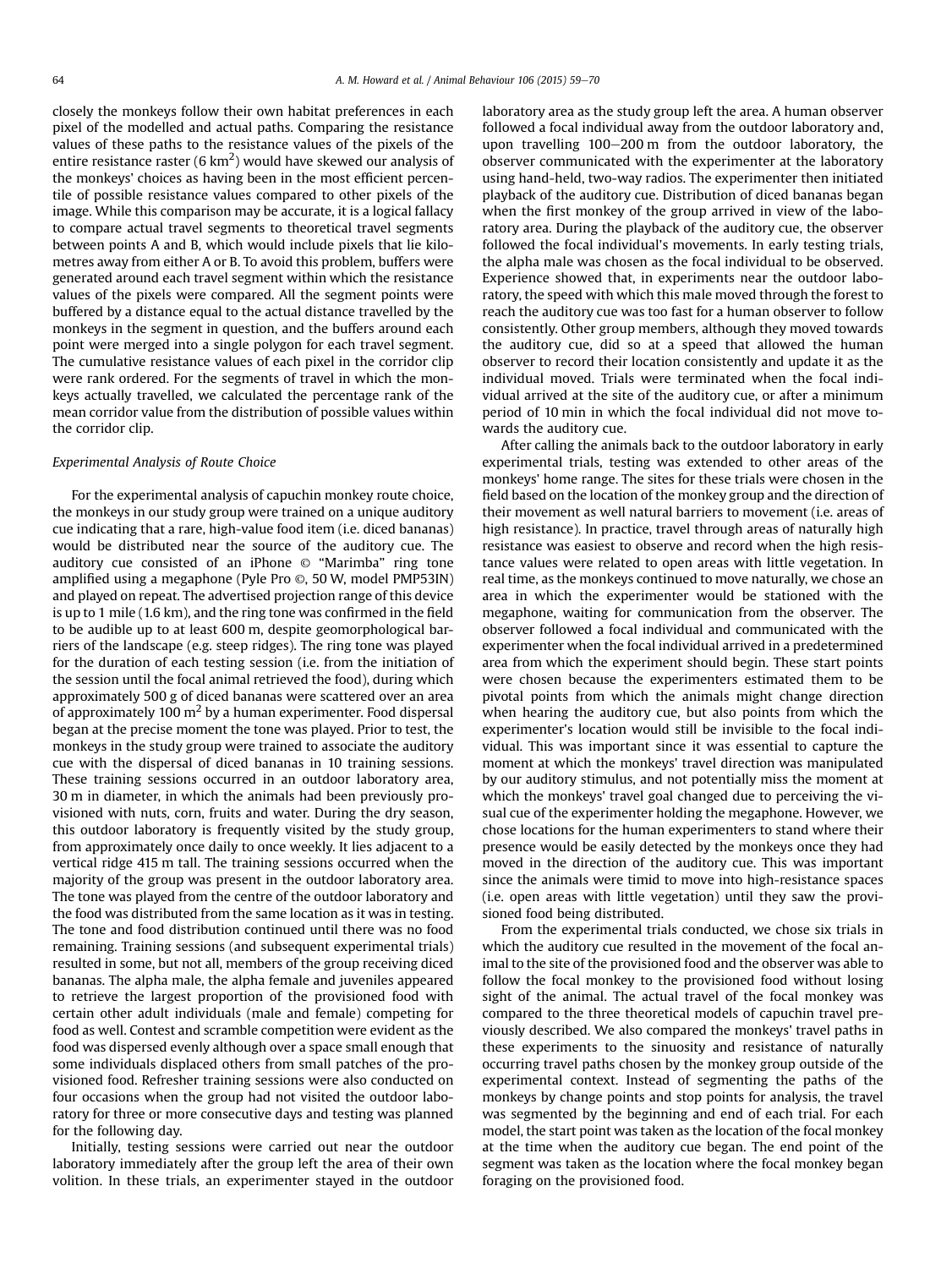In both the naturally occurring routes and the routes taken during the experiment, we calculated the mean and cumulative resistances of each path segment (modelled and actual) by averaging or summing the resistance values of the pixels through which each path passed. We also calculated resistance/m by summing the resistance values of the paths' pixels and dividing this value by the length of the segment. Mean resistance differs from resistance/m since the mean is based on pixels while resistance/m is based on distance. Pixels measure 2 m across and 2.83 m diagonally. We then calculated the normalized root mean square error (NRMSE) between the actual and modelled path segments ( $N = 68$ ) for the mean and cumulative resistance, resistance/m and sinuosity. NRMSE was computed by dividing the root mean square error by the observed range of the parameter (NRMSE  $=$  RMSE/(max- $_{\rm obs}$  – min $_{\rm obs}$ )) for each path segment (Table 1). NRMSE is frequently expressed as a percentage and allows for comparison between parameters using different scales.

## RESULTS

#### Natural Movement Observations

In selecting the four routes to be analysed, we prioritized days in which the focal animal went out of sight for the least amount of time. These days coincided with days on which the focal individual was an adult male member of the group that tended to remain central in relation to the rest of the group members. We analysed the path of a former alpha male, Mansinho, on 16 May 2013 and 21 May 2013 and the path of the contemporaneous alpha male, Jatoba, on two dates, 13 June and 17 July 2013. These observation dates had the following total times that the focal individual was out of sight of the human observer: 16 May, 0 min; 21 May, 9 min; 13 June, 17 min; and 17 July, 15 min.

For each daily path, change points were more frequent than stop points with an average of 14.5 change points per day and an average of 5 stop points per day. When a stop point and a change point fell within 5 m of one another, only the first point was used, resulting in an average of 17.25 change and stop points per day. For the 4 days analysed, change points and stop points fell within 5 m of one another 21 times, and three points were classified as both stop points and change points.

### Comparing Movement Models and Actual Travel

No model fit the actual travel patterns in geometry and resistance-related measures. The straight-line travel model was similar in its mean resistance to that of actual monkey travel, while other parameters of straight-line travel differed from that of actual travel. There was no significant statistical difference between the mean resistance of actual travel and the mean resistance of the straight-line model of travel ( $t_{68} = 0.18$ ,  $P = 0.85$ ). Significant differences did exist in mean resistance between actual travel and the

minimum-resistance path model ( $t_{68} = 5.64$ ,  $P = 3.56 \times 10^{-7}$ ), with actual travel segments having higher mean resistances. There were also significant differences between the mean resistance of actual travel and the landscape-perceiving model ( $t_{68} = 3.15$ ,  $P = 0.0024$ ), with actual travel segments having higher mean resistances. There were significant differences for the cumulative resistance totals of the travel segments between actual travel and all the travel models<br>(minimum-resistance model:  $t_{68} = 5.17$ ,  $P = 2.20 \times 10^{-6}$ ; (minimum-resistance model:  $t_{68} = 5.17$ ,  $P = 2.20 \times 10^{-7}$ 6 ; landscape-perceiving model:  $t_{68} = 4.83$ ,  $P = 7.97 \times 10^{-6}$ ; straightline model:  $t_{68} = 3.37$ ,  $P = 0.0012$ ). Actual travel had higher cumulative resistance values than all the models. There were also significant differences in the sinuosity of actual travel when compared to all travel models (minimum-resistance model:  $t_{68} = 6.14, P = 4.81 \times 10^{-8}$ ; landscape-perceiving model:  $t_{68} = 4.17$ ,  $P = 8.95 \times 10^{-5}$ ; straight-line model:  $t_{68} = 8.54$ ,  $P = 2.26 \times 10^{-12}$ ). Actual travel was less linear than any of the models of travel. Finally, resistance/m differed significantly when comparing actual travel to all models of travel (minimum-resistance model:  $t_{68} = 8.38$ ,<br> $P = 4.53 \times 10^{-12}$ ; landscape-perceiving model:  $t_{68} = 3.74$ ,  $P = 4.53 \times 10^{-12}$ ; landscape-perceiving  $P = 0.00038$ ; straight-line model:  $t_{68} = -5.55$ ,  $P = 5.01 \times 10^{-7}$ ). The minimum-resistance and landscape-perceiving models of travel had significantly lower resistance/m than actual travel. The resistance/m of the straight-line model of travel was significantly higher than actual travel, however.

To compare not just central tendencies of the model path parameters (i.e. total cumulative resistance, mean resistance, resistance/m and sinuosity), but also the distribution of their deviations from actual travel, we calculated NRMSE for each of the parameters of travel for each model using the stop points and change points segmentation method (Table 1). This measure shows how the models differed from actual travel choices in the quantitative model parameters. For example, in the case of mean resistance, how did the landscape resistance of model paths deviate from that of actual travel? Were they higher or lower in resistance than the monkeys' actual travel paths? For capuchin travel segments, the NRMSE of the parameters total cumulative resistance, mean resistance and resistance/m were lowest for the straight-line model of travel. This indicates that the resistance values associated with the straight-line model of travel were similar to the resistance values of the capuchins' actual travel. [Fig. 3](#page-7-0) shows box plots of the distribution of the various model parameters and the same parameters for actual capuchin monkey travel. We conducted Kolmogorov-Smirnov tests of goodness of fit of model parameters to the parameters of actual travel for mean resistance, total cumulative resistance, resistance/m and sinuosity for the path segments. Significant differences were found between actual travel and the minimum-resistance paths for total cumulative resistance  $(d = 0.32, P = 0.0017)$ , mean resistance  $(d = 0.28, P = 0.010)$ , resistance/m  $(d = 0.46, P = 4.51 \times 10^{-7})$  and sinuosity  $(d = 0.59, P = 4.51 \times 10^{-7})$  $P = 5.26 \times 10^{-11}$ ). For the landscape-perceiving model and the straight-line path model, significant differences from actual travel were detected in the distributions of resistance/m (landscapeperceiving:  $d = 0.26$ ,  $P = 0.018$ ; straight-line:  $d = 0.26$ ,  $P = 0.018$ ) and sinuosity (landscape-perceiving:  $d = 0.42$ ,  $P = 7.61 \times 10^{-6}$ ;

Table 1

Models of capuchin travel compared with actual travel, segmented by stop points and change points

| Models                                          | Total cumulative resistance        |                                     |                                 | Mean resistance              |                              |                                  | Resistance/m                 |                              |                                   | Sinuosity            |                           |                                   |
|-------------------------------------------------|------------------------------------|-------------------------------------|---------------------------------|------------------------------|------------------------------|----------------------------------|------------------------------|------------------------------|-----------------------------------|----------------------|---------------------------|-----------------------------------|
|                                                 | Mean                               | SD                                  | <b>NRMSE</b>                    | Mean                         | SD                           | <b>NRMSE</b>                     | Mean                         | SD                           | <b>NRMSE</b>                      | Mean                 | SD                        | <b>NRMSE</b>                      |
| Actual<br>Min. Resis.<br>Perceiving<br>Straight | 142.81<br>74.45<br>98.44<br>116.11 | 176.40<br>69.88<br>109.28<br>126.35 | N/A<br>11.61%<br>7.92%<br>6.37% | 2.39<br>2.01<br>2.20<br>2.38 | 0.77<br>0.40<br>0.53<br>0.70 | N/A<br>13.59%<br>10.68%<br>5.49% | 1.27<br>0.93<br>1.10<br>1.46 | 0.42<br>0.21<br>0.36<br>0.47 | N/A<br>17.16%<br>15.23%<br>11.63% | 1.34<br>1.08<br>1.16 | 0.34<br>0.10<br>0.12<br>0 | N/A<br>24.45%<br>22.85%<br>25.99% |

NRMSE: normalized root mean square error; Min. Resis.: minimum-resistance model; Perceiving: landscape-perceiving model; Straight: straight-line model.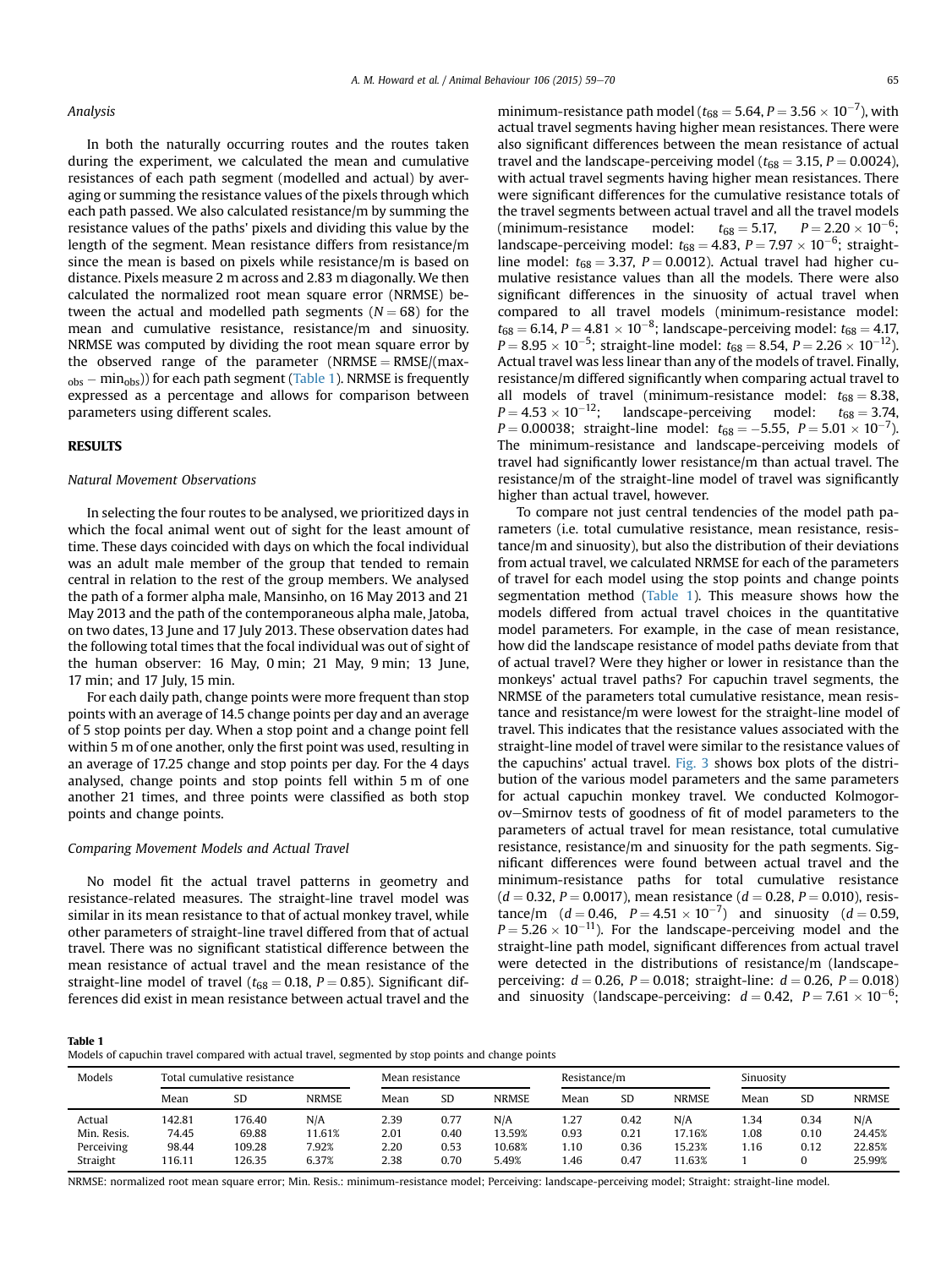<span id="page-7-0"></span>

Figure 3. Box plots of (a) mean resistance, (b) total resistance, (c) resistance/m and (d) sinuosity (actual path length (m)/straight-line path length (m)) of the models of capuchin travel and actual naturally occurring travel paths. Box plots show 25% and 75% quartiles (boxes), medians (horizontal lines), outermost values within the range of 1.5 times the respective quartiles (whiskers) and outliers (circles). MRP: minimum-resistance path; Actual: actual path; Straight: straight-line path; Perceiving: landscape-perceiving path.

straight-line:  $d = 1$ ,  $P < 2.2 \times 10^{-16}$ ). No significant differences were detected, however, for mean resistance between actual travel and the landscape-perceiving model ( $d = 0.15$ ,  $P = 0.46$ ), or between actual travel and the straight-line path model  $(d = 0.073,$  $P = 0.99$ ). KMZ files of the actual and modelled travel paths for the 4 days of travel (16 May, 21 May, 13 June, 17 July) analysed in this study are available in the Supplementary Material.

Comparing the monkeys' actual paths to the minimumresistance path and to other possible paths through the environment, we see that the actual paths were of low resistance. A portion of the corridor layer for each segment was clipped from the larger corridor image file (6  $\rm km^2$ ). The corridor layer itself consists of pixel values representing the minimum possible resistance incurred passing through the pixel in question while travelling from the beginning to the end of the segment. The size of each corridor clip corresponded to a buffer with a radius the length of the actual travel segment  $(10.32-1427.33 \text{ m})$ . Thus, the corridor clip represents a selection of possible pixels through which the monkey may have chosen to travel when moving between the segment's start and end points. The actual path of the monkey was associated with the corridor layer's values, such that each point of the path was given a resistance value related to travel between the segment's start and end points. We calculated the mean of the actual path's corridor resistance values and compared it to the distribution of values of the corridor clip. We then calculated an inclusive percentage rank of the segment's mean corridor resistance values for

each segment. The inclusive percentage rank is the relative rank of a given value within a data set, 0 and 1 inclusive, expressed as a percentage value. For example, in a data set of three values, 4, 6 and 8, the value 4 has a percentage rank of 0, 6 has a rank of 0.5, and 8 has a rank of 1. For the 4 days of capuchin travel analysed in this study, the monkeys' actual travel path segments had a mean percentage rank of 0.0326 (or a mean  $\pm$  SD of 3.26  $\pm$  4.12%). This meant that, on average, 96.76% of pixels had a higher travel resistance than the ones visited by the monkeys. The mean percentage rank of the straight-line path model was  $2.98 \pm 4.59$ %. We conducted Welch two-sample t tests to compare percentage ranks of the landscapeperceiving model and the actual path as well as the straight-line path model and the actual path. There was a significant difference between the perceiving model (mean  $\pm$  SD = 2.02  $\pm$  2.70%) and the actual paths (mean  $\pm$  SD = 3.26  $\pm$  4.12%) ( $t_{117,13}$  = -2.09,  $P = 0.03$ ). There was no significant difference between the straightline model (mean  $\pm$  SD = 2.98  $\pm$  4.59%) and the actual paths (mean  $\pm$  SD = 3.26  $\pm$  4.12%) ( $t_{134.56} = -0.37$ , P = 0.71). The points of the minimum-resistance path model inherently had the lowest resistance values among all the pixels in the image, and thus their mean percentage rank was 0%. We conducted a one-sample t test to evaluate the difference between the actual path and a mean percentage rank of zero, as in the minimum-resistance path model. There was a significant difference between the percentage rank of the minimum-resistance path model and the actual path (mean  $\pm$  SD = 3.26  $\pm$  4.12%;  $t_{68}$  = 6.6, P < 0.001). [Fig. 4](#page-8-0)a shows a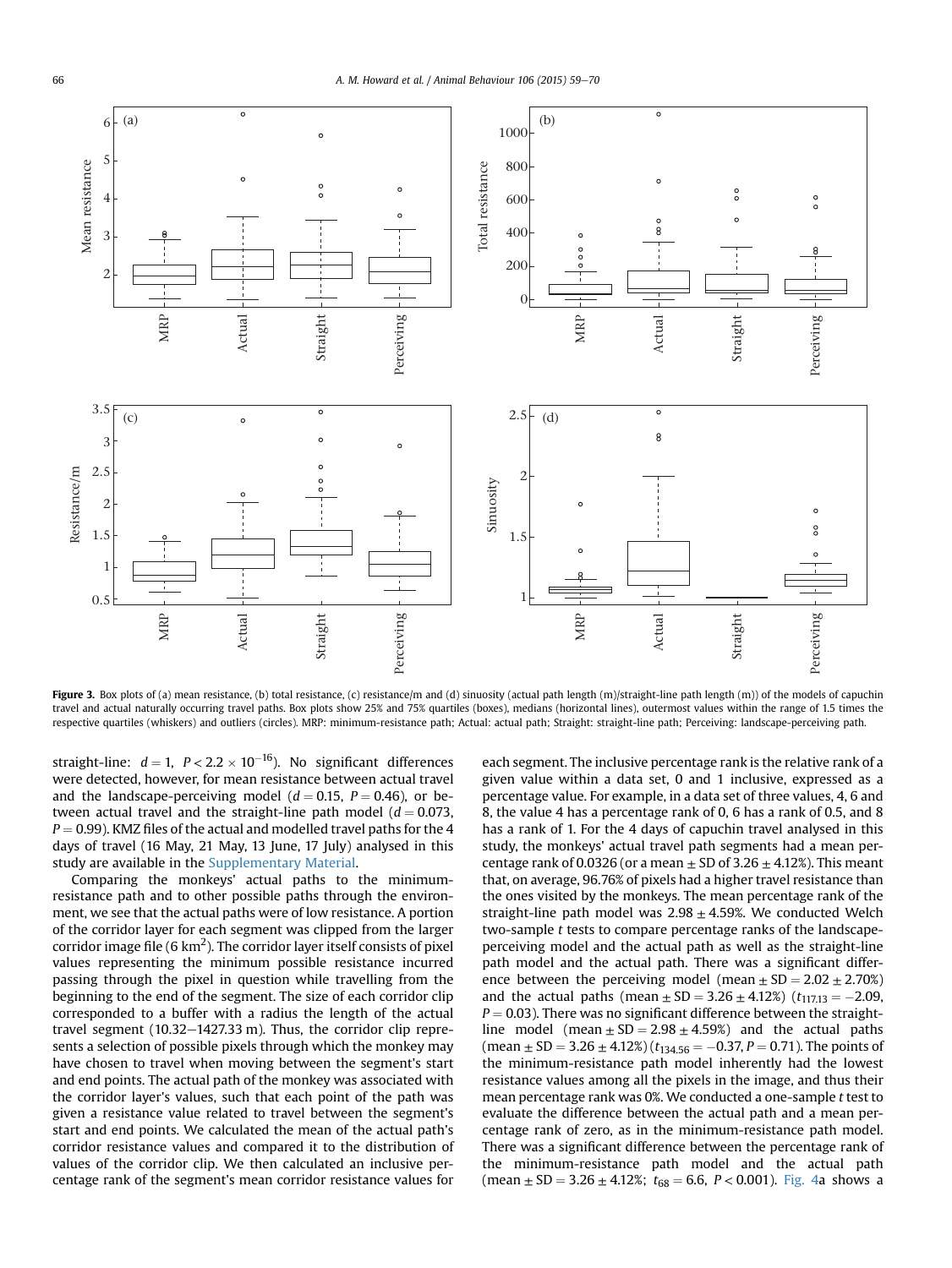<span id="page-8-0"></span>

Figure 4. (a) Box plot of the percentage ranks of mean corridor resistance values for the stop and change points segments of capuchin actual travel. Box plot shows 25% and 75% quartiles (box), median (horizontal line), outermost values within the range of 1.5 times the respective quartiles (whiskers) and outliers (circles). (b) Actual path from 17 July 2013 with corridor resistance values overlaid on WorldView-2 satellite imagery (DigitalGlobe); corridor resistance values range from the minimum-resistance path (black line) to slightly higher resistances (green) to the 10th percentile of possible path resistances (red-orange).

box plot of the distribution of percentage ranks of corridor resistances for all the observed segments of capuchin monkey travel.

Fig. 4b shows the actual path from 17 July over the corridor resistance surfaces for each of the path segments (by stops and change points). The corridor resistances are represented as a gradient from green to red with green representing lower percentiles of corridor resistance and orange/red representing values up to the 10th percentile of corridor resistance. Corridor resistance values higher than the 10th percentile are not shown in the image. In addition to the 10th percentile values of corridor resistance and those below it, the image also depicts the minimum-resistance path, or the lowest possible corridor resistance, as black pixels. Some corridors are wider than others, indicating an interaction between the length of the travel segment and the low resistance values of the landscape surrounding the start and end points of the travel segment.

## Experiment Results

We compared the movement of the monkeys in the experiments to the same three models of capuchin travel described in the analysis of naturally occurring routes for six trials in which the focal animal reached the food reward. The movement parameters for each experiment and the models of movement are shown in Table 2. Comparing the sinuosity of the actual travel in the experiments to the models of travel, some surprising patterns emerge. The NRMSE values of the minimum-resistance path model and landscape-perceiving model were high for the resistancerelated parameters of travel, ranging from 28.56% to 34.08% error. In contrast, the NRMSE values of the straight-line path model were low for the resistance-related parameters of travel, with values ranging from 1.14% to 4.83% error ([Table 3\)](#page-9-0). The sinuosity of travel ranged from below 7% error (NRMSE  $= 6.80$ ) for the minimumresistance model to under 1% error for the straight-line path model (NRMSE  $= 0.62$ ; [Table 3\)](#page-9-0).

The movements of the monkeys in the experiments were, on average, more linear than their naturally occurring travel. The mean sinuosity of the monkeys' actual paths in the experiments (mean  $\pm$  SD = 1.21  $\pm$  0.14) ranked between the mean sinuosity of the minimum-resistance model paths (mean  $\pm$  SD = 1.14  $\pm$  0.19) and the sinuosity of the landscape-perceiving model paths (mean  $\pm$  SD = 1.22  $\pm$  0.23). This is in contrast to the actual path sinuosity of the naturally occurring travel of capuchin monkeys (mean  $\pm$  SD = 1.34  $\pm$  0.34), which was higher than the mean sinuosity of both the minimum-resistance (mean  $\pm$  SD = 1.09  $\pm$  0.10) and landscape-perceiving  $(1.16 \pm 0.12)$  models of travel. Thus, while the models predicted higher sinuosity of the resistance minimizing paths in the experiments compared to natural travel, the monkeys were observed to decrease the sinuosity of their travel in the experimental conditions. Natural travel segments had

| Table 2                                                                   |
|---------------------------------------------------------------------------|
| Parameters of the actual and modelled travel paths in experimental trials |

| Date                   | Actual path |                     |            |      | Minimum-resistance path |              |            | Straight-line path |             |              |            | Landscape-perceiving path |             |              |      |      |
|------------------------|-------------|---------------------|------------|------|-------------------------|--------------|------------|--------------------|-------------|--------------|------------|---------------------------|-------------|--------------|------|------|
|                        | Mean Resis. | <b>Total Resis.</b> | <b>RPM</b> | Sin. | Mean Resis.             | Total Resis. | <b>RPM</b> | <b>Sin</b>         | Mean Resis. | Total Resis. | <b>RPM</b> | Sin.                      | Mean Resis. | Total Resis. | RPM  | Sin. |
| . July                 | 1.66        | 112.56              | 0.84       | 1.19 | 1.54                    | 91.02        | 0.74       | 1.04               | 1.77        | 120.28       | 1.06       |                           | . 87        | 104.50       | 0.83 | 1.06 |
| 13 July                | 1.79        | 207.43              | 0.89       | .40  | 1.62                    | 135.90       | 0.74       | 1.11               | 2.09        | 186.34       | 1.12       |                           | 1.93        | 162.05       | 0.86 | 1.14 |
| 19 $ $ ulv $^a$        | 36.86       | 663.45              | 19.25      | 1.09 | 8.61                    | 189.42       | 3.90       | 1.54               | 33.29       | 599.24       | 18.98      |                           | 11.25       | 258.80       | 4.90 | 1.67 |
| 22 July                | 2.24        | 169.92              | l.36       | 1.16 | 1.94                    | 98.99        | 0.86       | 1.07               | 2.45        | 178.94       | 1.66       |                           | 2.33        | 170.08       | l.45 | 1.09 |
| $24$ July <sup>a</sup> | 2.23        | 111.25              | 1.27       | 1.18 | 1.93                    | 71.40        | 0.89       | 1.08               | 2.43        | 104.39       | l.41       |                           | 2.10        | 77.68        | 0.91 | 1.15 |
| $25$ July <sup>a</sup> | 2.54        | 78.70               | 1.50       | 1.07 | 2.02                    | 50.55        | 1.00       | 1.03               | 2.45        | 73.43        | l.50       |                           | 2.36        | 59.02        | 0.98 | 1.23 |

Resis.: resistance; RPM: resistance/m; Sin.: sinuosity.

Experiments occurred in areas of the monkeys' home range away from the outdoor laboratory.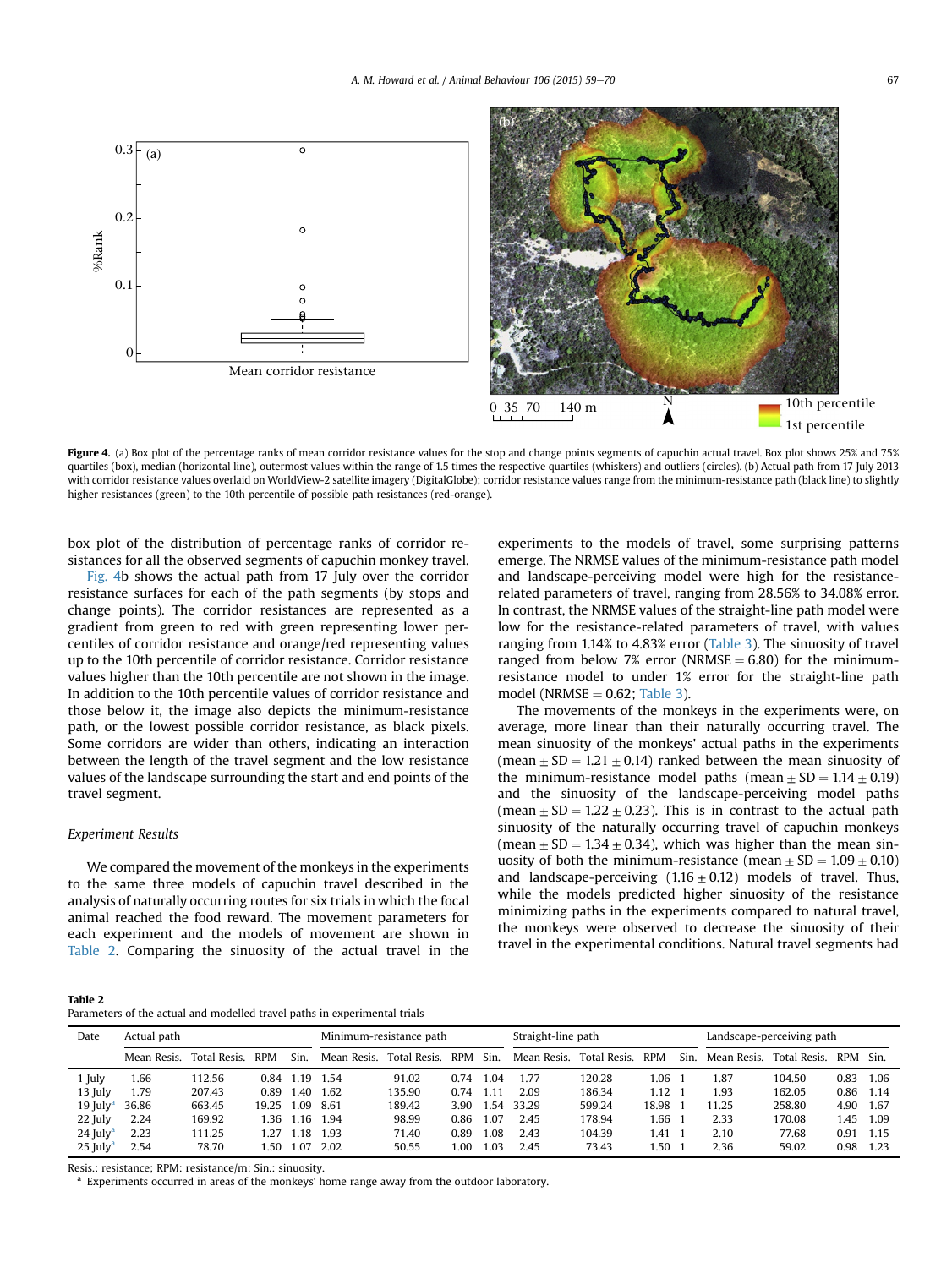<span id="page-9-0"></span>

| Table 3                                                                      |  |
|------------------------------------------------------------------------------|--|
| Models of capuchin travel compared with actual travel in experimental trials |  |

| Model                     | Total cumulative resistance |              | Mean resistance |              | Resistance/m |              | Sinuosity |              |  |
|---------------------------|-----------------------------|--------------|-----------------|--------------|--------------|--------------|-----------|--------------|--|
|                           | Mean                        | <b>NRMSE</b> | Mean            | <b>NRMSE</b> | Mean         | <b>NRMSE</b> | Mean      | <b>NRMSE</b> |  |
| Actual                    | 223.89                      | N/A          | 7.88            | N/A          | 4.18         | N/A          | 1.18      | N/A          |  |
| Minimum-resistance path   | 106.21                      | 34.04%       | 2.94            | 32.77%       | 1.35         | 34.08%       | 1.15      | 68.48%       |  |
| Landscape-perceiving path | 138.69                      | 28.56%       | 3.64            | 29.70%       | 1.65         | 31.86%       | 1.23      | 81.83%       |  |
| Straight-line path        | 210.44                      | 4.83%        | 7.41            | 4.17%        | 4.29         | 1.14%        |           | 63.15%       |  |

NRMSE: normalized root mean square error.

a mean  $\pm$  SD length of 160.26  $\pm$  224.53 m, while experimental trials had a mean length of  $111.27 \pm 71.59$  m. The mean sinuosity of natural travel segments that were equal to or shorter than 111.27 was 1.29.

The sound of the auditory cue, especially in the trials outside the outdoor laboratory, functioned as a beacon drawing the monkeys to the site of the food, a site heretofore unknown to the group. They did not rely on memory to arrive at the site of the experiment, since it was unknown. Instead, they followed the sound and travelled in a straight line towards the goal. Alternatively, we might have expected them to use the path of least resistance as they perceived it from their start location (i.e. the landscape-perceiving model). By increasing their linearity, the monkeys decreased the degree to which the landscape-perceiving model fit actual travel (NRMSE of total cumulative resistance, natural travel, landscape-perceiving  $model = 7.92\%$ ; NRMSE of total cumulative resistance, experimental trials, landscape-perceiving model  $=$  28.56%). The increase in error was even larger for the minimum-resistance path model (NRMSE total cumulative resistance, natural paths, minimumresistance  $path = 11.61\%$ ; NRMSE total cumulative resistance, experimental trials, minimum-resistance  $path = 34.04\%$ ). See Table 3 for comparisons of all parameters for natural travel and experimental trials. The movement of the monkeys in the experimental trials thus decreased in sinuosity and increased in resistance compared to naturally occurring travel.

Compared to the percentage ranks of natural travel (mean percentile =  $3.24 \pm 4.12\%$ ), the experimental trials had a higher average corridor resistance (mean percentile =  $12.45 \pm 14.20\%$ ). The percentage ranks of the corridor resistances of the experimental trials ranged from the 0.7 percentile to the 65.9 percentile while the percentage ranks of natural travel ranged from the 0.09 percentile to the 30.1 percentile. These higher corridor ranks are indicative of use of higher resistance habitats for travel during the experimental trials than during natural movement conditions.

## **DISCUSSION**

Bearded capuchin monkeys do seem to be attentive to the landscape resistances incurred as they move through their environment. The monkeys travelled in a zone of low resistance in their paths from the start to the end of each travel segment. They also avoided areas of highest landscape resistance entirely as they moved through the landscape (i.e. open areas void of vegetation, the steepest sections of ridges, wetland areas with open water). However, the resistances incurred during their travel were not so exceptionally low that a model assuming comprehensive knowledge of the landscape between their location and a goal would predict their movements. In mean resistance and total resistance per segment, the straight-line travel model was very similar to actual travel. Some differences between the straight-line travel model and actual travel emerged in the resistance/m parameter, with straight-line travel having slightly higher resistance/m. This difference signifies that, while straight-line travel has central tendencies of resistance that are similar to actual travel, actual travel is slightly lower in resistance/m than this model. The similarities in total resistance per segment result from actual travel having longer travel distances per segment. That resistance/m is a bit more sensitive to distance than mean resistance, which counts resistance by the pixel, accounts for the differences in these two parameter results.

Considering total cumulative resistance per segment, mean resistance (per pixel visited) and resistance/m, the resistance incurred by the monkeys' actual travel was closest to that of travelling in a straight line. However, while the resistance values of actual travel were similar to that of straight-line travel, the travel was not actually linear. This suggests that straight-line travel and actual travel both lie in a zone of low resistance, resulting in their similar resistance-related values, but that they are otherwise different with respect to their spatial patterns. Actual travel also had a wider range of sinuosity than any of the models of travel. In terms of sinuosity, the defining parameter for a model built as a straight line, actual travel differs the most from the straight-line path model of travel and the least from the landscape-perceiving model. Compared with other studies indicating straight-line travel in nonhuman primates (chimpanzees, Pan troglodytes schweinfurthii: linearity = 0.939 (sinuosity 1.06): [Bates](#page-10-0) & [Byrne,](#page-10-0) [2009](#page-10-0); Pan troglodytes verus: linearity =  $0.962$  (sinuosity = 1.04): [Normand](#page-11-0) & [Boesch, 2009;](#page-11-0) baboons, Papio ursinus: linearity 'on route' =  $0.959$  (sinuosity = 1.04): [Rahel Noser](#page-11-0) & [Byrne, 2010](#page-11-0)), our monkeys' movements were not linear. Capuchin travel segments had a mean sinuosity of 1.34, with a 26% NRMSE compared to the straight-line travel model. We conclude that neither straight-line travel nor resistance-based travel models describe the movement patterns of bearded capuchin monkeys in natural environments completely. However, the error of resistance-based models was lower than that of the straight-line travel model. This result suggests that the capuchin monkeys in this study attended to landscape resistance when making spatial decisions about movement.

The finding that actual travel of bearded capuchin monkeys does not conform to a straight-line model of travel across multiple methods of path segmentation may raise questions about the goaldirected nature of their movement patterns. These results may indicate lack of goal-directed travel on the part of the capuchin monkeys in our study group. Perhaps failure to travel in a linear way is indicative of opportunistic exploitation of densely distributed resources in the monkeys' home range, without a particular goal location directing movement. The results could also suggest an alternative definition of efficiency of movement in nonhuman animals. The travel of bearded capuchin monkeys in this study was better explained by parameters related to the landscape resistance of their paths than by the parameter of sinuosity alone. We therefore believe that, in testing hypotheses of cognitive mapping or spatial memory, the use of resistance-related models of knowledgeable travel would be more informative than the use of linearity- or velocity-related parameters alone.

The monkeys in this study range in a highly heterogeneous landscape with steep ridges, wetlands and patches of bare soil that punctuate their home range with patches of extremely high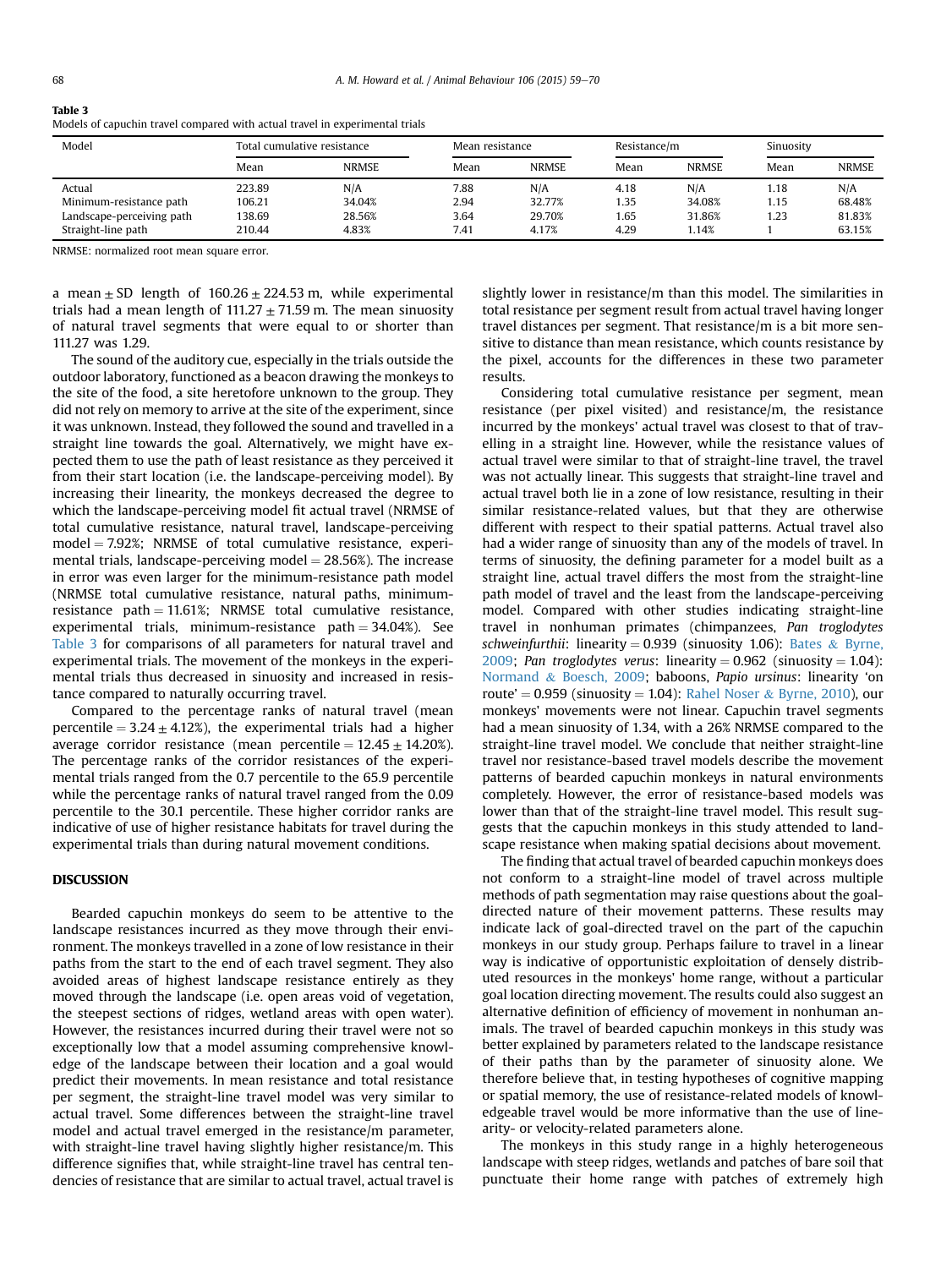<span id="page-10-0"></span>resistance. These patches likely serve as barriers to the monkeys' travel, and circumventing these high-resistance patches is a movement strategy that this group demonstrates. It is possible that more homogeneous landscapes may not require movement strategies that take into account the landscape variables of the animals' home range. This would result in minimum-resistance path models and landscape-perceiving path models that yield nearly straightline paths. In these environments, straight-line travel may be an effective strategy for efficient travel. Further testing is necessary to determine the extent to which the predictions of movement and the movements themselves vary in other types of habitats when landscape variables are included and to determine whether the movement of nonhuman primates in those habitats is shaped by the landscape.

In the experimental trials, monkeys were presented with a highvalue, ephemeral resource for which they needed to compete. The monkeys increased the linearity of their travel irrespective of the resistance of the landscape between them and their goal in these trials. Note that, on average, the distances travelled during the experimental trials were shorter than the segments of natural travel, and that distance to the goal may have impacted the linearity of the monkeys' movements. Natural travel segments equal to or shorter than the experimental mean were higher in sinuosity than the experimental trials, however. The variation from average of these measures may indicate that the differences we observed were not significant. Yet, our observations in all the experimental trials (including trials in which we lost the focal monkey in route to the provisioning site, which were excluded from our analysis) indicated that the monkeys were travelling very linearly and at a high rate of speed when approaching the site. These fast, linear movements often made the task of following the focal monkey very difficult, because of the irregular terrain in which the human observer was moving.

While the monkeys are sensitive to the resistances of their landscape, these resistances do not determine their movement patterns entirely. While travelling in natural conditions, the monkeys' goals differ in distance, quality and quantity from the experimental goals. The experimental goals were clumped, high in caloric value, and limited in quantity. Future studies could investigate the effect of resource abundance or quality on the movement patterns of bearded capuchin monkeys using calls that represent varying provisioning regimes. In this study, the experimental trials were conducted in areas of moderately high resistance. Future experiments could test the movement of capuchin monkeys across areas of higher resistance by spacing human observers between the group and the provisioning site to facilitate observation of their movements across areas of impassable terrain.

In some trials, the focal individual moved in the direction of the auditory cue, but ultimately resumed movement in its original direction, rejoining its fellow group members. Focal individuals were observed contact calling in the direction of the remainder of the group while frequently looking back in the direction of the auditory cue on two occasions in which the auditory cue did not result in the group travelling to the location of the auditory cue. During these trials, it appeared that some social variable, such as maintenance of group cohesion, played a role in the individual's decision not to pursue the provisioned food. On another occasion, the focal individual (a low-ranking adult male) failed to respond to the auditory cue despite being within range of the cue (130 m from the centre of the outdoor laboratory). In this example, the monkey did not move towards the auditory cue and continued to forage in the same location beside a low-ranking adult female while other members of the group moved towards the auditory cue. Another individual that failed to respond to the auditory cue on one occasion was an adult female that, between the time of the observers' communication with the experimenter and initiation of the auditory cue, began foraging on a fruit tree 150 m from the outdoor laboratory. While most of the group moved to the outdoor laboratory in response to the auditory cue in this trial, the focal individual did not change its location.

The responses of our study group to the novel auditory stimulus in the experiment indicated that they did associate the call with distribution of food, and that this food was sufficiently motivating for some members of the monkey group to change their travel goal and move to the location of the call. Our observations also indicate an upper limit to the influence of the novel auditory stimulus on changing the travel goal of the study group, and that calls were not effective if the stimulus was initiated too far from the monkey group or if the individual was not sufficiently motivated by the food, for example. Possible reasons for insufficient motivation to respond to the cue include low probability that an individual can compete to obtain food, or the availability of a naturally occurring food resource at an individual's current location.

Previous research has largely ignored the impact of landscape features on the movement decisions of nonhuman primates. The models presented here consider each monkey's movement decisions in relation to goal locations but also in relation to the features of the landscape. However, the social dynamics of the group also likely impact the natural and experimentally manipulated movement decisions of capuchin monkeys. Future research should examine the resistance surfaces of individuals of different age/sex classes in comparison to one another to identify any age/sex class-specific responses to landscape. Since individuals likely affect one another's movement decisions dynamically, these models must consider the movement decisions of the group as a whole at each movement step.

The results of this study call into question the use of sinuosity as the primary indicator of travel efficiency. Travel efficiency relates to the spatial cognition of nonhuman primates, as it indicates goaldirected movements. We suggest that future studies indicating the goal-directed travel of nonhuman primates should take some measures to account for the effects of landscape variation on the travel of the study animal since large variations in landscape resistance may cause efficient, nonlinear travel to appear to be an inefficient method of arriving at a goal. These movements may be incorrectly described as not goal directed, or controlled by some random process, rather than as an indicator of spatial knowledge of the landscape.

## Acknowledgments

We thank two anonymous referees for their comments and suggestions that greatly improved the quality of this paper. This work was funded by the American Society of Primatologists Small Research Grant. High-resolution satellite imagery was provided through the Intergraph®-DigitalGlobe Geospatial Challenge. We thank Yonat Eschar and Natalie Schwob for their assistance in conducting the field experiments and Caroline Jones for her assistance in collecting data on the spatial accuracy of the tablet computers at our field site. We also thank Marino Gomes de Oliveira's family for allowing us to conduct our research at Fazenda Boa Vista and for their assistance in data collection in the field.

## Supplementary Material

Supplementary Material associated with this article is available, in the online version, at [http://dx.doi.org/10.1016/j.anbehav.2015.](http://dx.doi.org/10.1016/j.anbehav.2015.05.003) [05.003](http://dx.doi.org/10.1016/j.anbehav.2015.05.003).

#### References

Bates, L. A., & Byrne, R. W. (2009). Sex differences in the movement patterns of freeranging chimpanzees (Pan troglodytes schweinfurthii): foraging and border